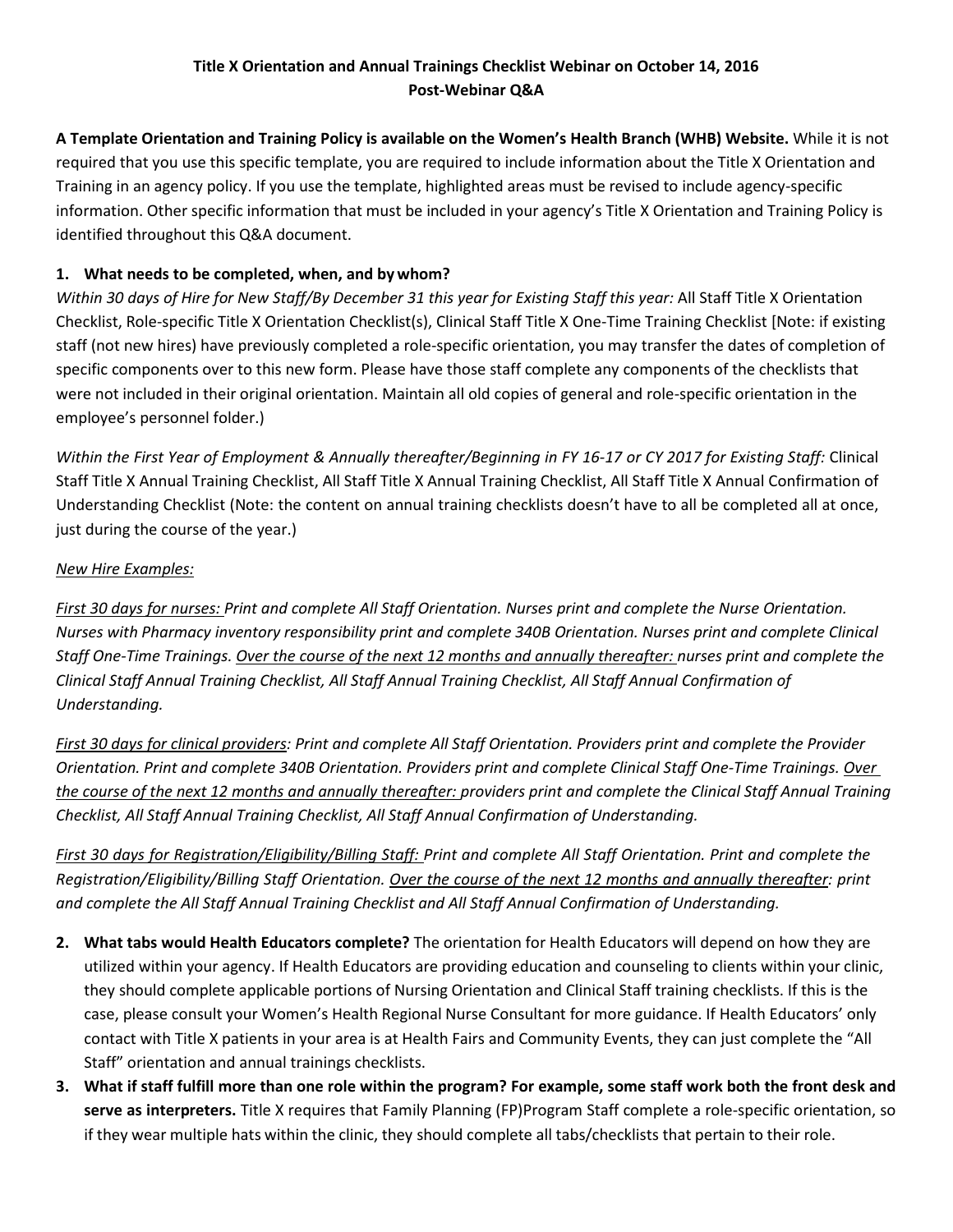- **4. Initially, we had interpreters, check in/check out staff, and FP staff do this training sheet. We also have child health and adult primary care clinics that could possibly see FP patients for other things. Are they required to do this training as well even though they do not work directly in FP for Title X?** If your agency staff are completely separated by clinic, and your child health or adult primary care staff would never, ever cross over and work in the FP clinic with FP patients or provide clinical services such as pregnancy testing/counseling, then they would not need to complete the training. If, however, your staff might fill-in in clinic or might offer some required Title X services, such as Pregnancy Testing/Counseling, then they would also need to complete theorientation/training.
- **5. Who can sign off as the "Person Completing Assessment," the FP Nurse Coordinator or the Supervisor?**  Whomever your agency chooses. This should be identified in your agency policy. In addition to the signed checklists, for web-based trainings, we recommend keeping the completion certificates on file. For inservices/trainings during staff meetings, keep sign-in sheets.
- **6. If this is kept electronically in the employees file is it OK for the person that is signing off to type in their name or does it require a handwritten signature for completing the assessment?** If your agency policies permit an electronic signature in lieu of a handwritten signature, then that isOK.
- **7. What do the numbers in parenthesis after some of the items mean?** Those numbers refer to the sections of the Program Requirements for Title X Funded FP Projects from which that information is drawn.
- **8. Where should these completed checklists be kept?** Initial orientation records (i.e. All Staff Orientation, Role-Specific Orientation, and Clinical Staff One-Time Training checklists) must ultimately be included in the employee's personnel file. Annual training records (Clinical Staff Annual Training, All Staff Annual Training, and All Staff Annual Confirmation of Understanding) may be maintained in a separate folder, file, or notebook. Just assure they are accessible to the WHB staff during monitoring. Refer to #9, below for retentioninformation.
- **9. For how many years must we keep these staff orientation and annual training checklists?** Following the Webinar on October 14, the WHB obtained clarification from the North Carolina State Archives Office about record retention for Title X orientation and training records. Standard 5 - Personnel Records, Item 31 – Employee Training and Educational Records on page 40 of the LHD Record Retention Schedule, available at

[https://archives.ncdcr.gov/documents/local-health-departments-standard-5-personnel-records,](https://archives.ncdcr.gov/documents/local-health-departments-standard-5-personnel-records) directs the agency to "transfer employee-specific records as applicable to PERSONNEL RECORDS (OFFICIAL COPY) item 48, page 43 if such training and testing is required for the position held or could affect career advancement. Destroy remaining records when administrative value ends." Item 48 states that the official copy of personnel records may be destroyed in office 30 years from date of separation. After consulting with the North Carolina State Archives Office, the WHB has determined that *initial orientation records [i.e. All Staff Title X Orientation Checklist, Role-specific Checklists(s) and Clinical Staff One-Time Training Checklist] must be filed in the employee's personnel jacket and retained 30 years from the date of separation. Records of annual training [i.e. Clinical Staff Annual Training Checklist, All Staff Annual Training Checklist, and All Staff Annual Confirmation of Understanding Checklist] must be kept internally for a period of five years*, at which point their administrative value will have ended, then destroyed. The annual training records may be maintained outside an employee's personnel record, in a separate folder, file, or binder. *The old Title X/FP Yearly Training Sheet should be kept until January 1, 2022, then may be destroyed.*

**10. Our LHD completes an annual training in May each year. Since these are new required documents, can we "back date" some of these activities for this year or do we wait until the next year to complete? Are the checklists due annually on the calendar year or fiscal year with the AAs?** (**Follow-up question, "Will this training period run from July to June or January to December?)** Each agency can determine on which annual basis, Calendar Year (January to December) or Fiscal Year July to June), they choose to use for the annual documentation. Just include the cycle (CY or FY) in your agency Title X Staff Orientation Policy and begin the checklists either with the FY 16-17 or with CY 17. If your agency chooses to complete the checklists each FY, you may backdate some training to July 1, 2016, the beginning of the fiscal year. The annual checklists need to be completed on an annual basis, but it is notexpected